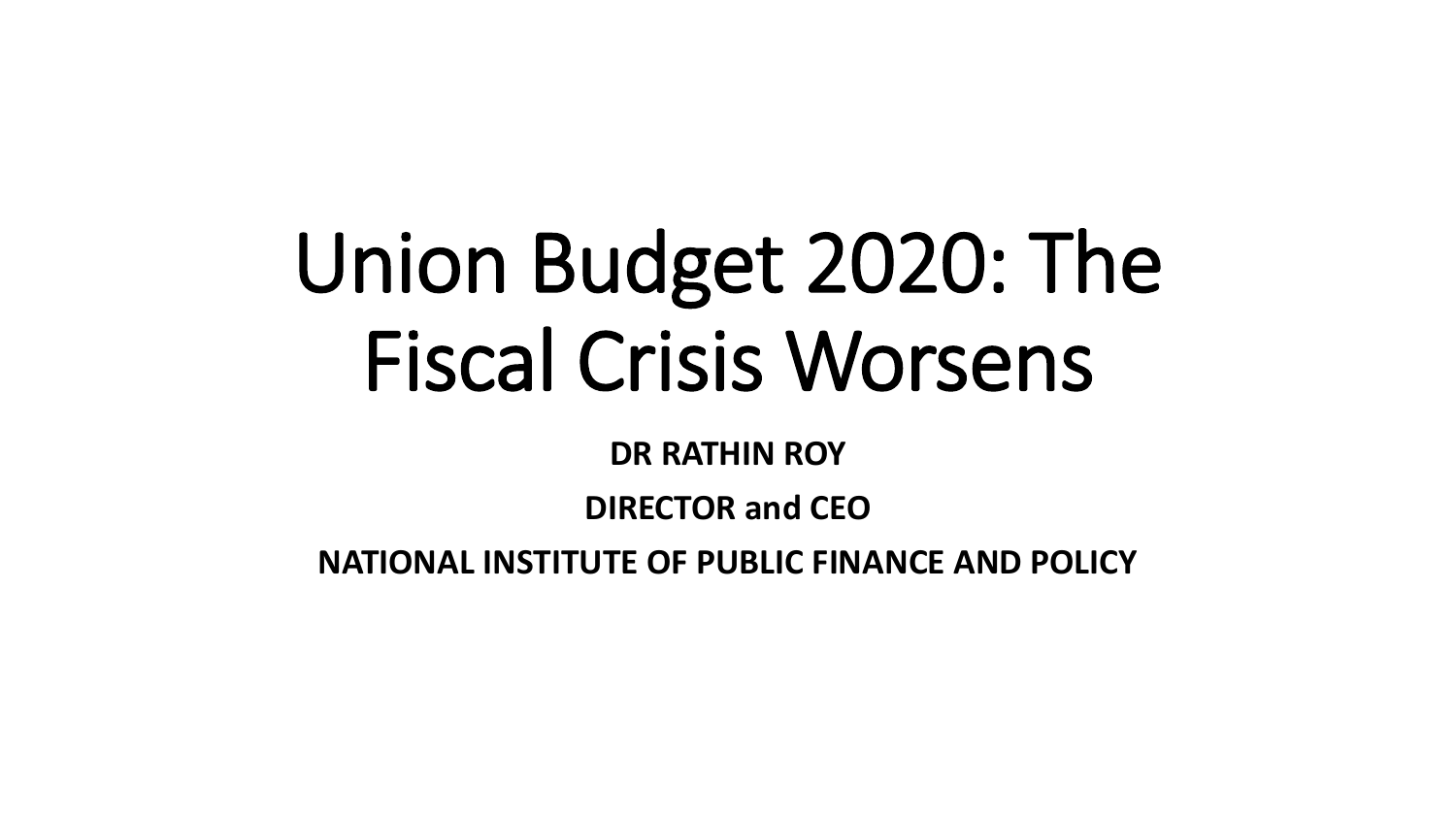- I've been saying for the past three years that we have a serious structural problem in the central government public finances.
- The government is simply not able to, year after year, collect the taxes that it says it will collect, and the shortfalls are large.
- This year, for example, the government was 0.7% of GDP short on its tax collections.
- The second problem is the government is simply not able to, year after year, disinvest to the extent it wants to disinvest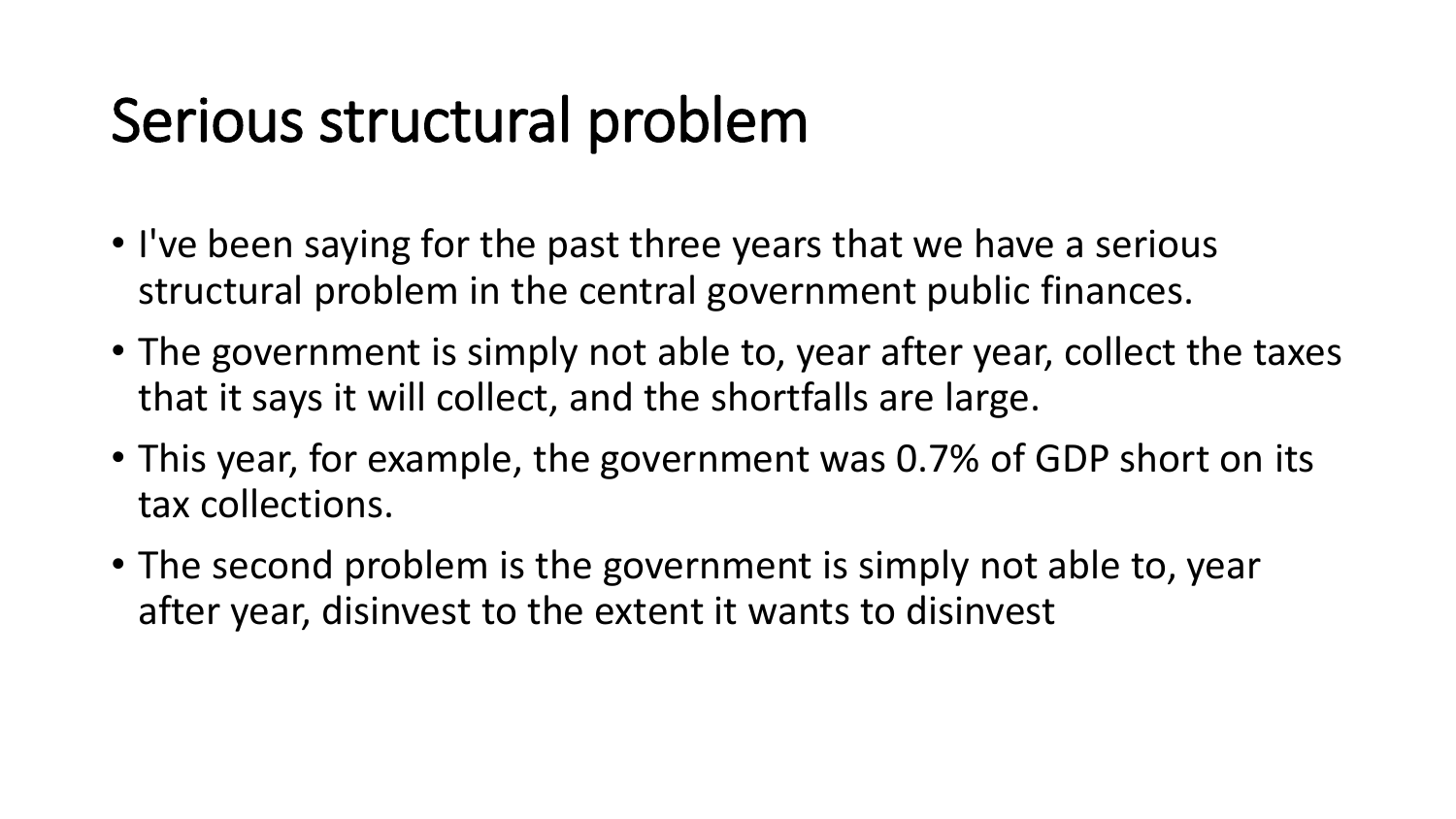|                               | 2014-15  |          |          | 2018-19 2019-20 BE 2019-20 RE 2020-21 BE |          |
|-------------------------------|----------|----------|----------|------------------------------------------|----------|
| <b>GDP</b>                    | 12467959 | 19010164 | 20442233 | 20442233                                 | 22489420 |
| <b>Revenue Receipts</b>       | 1101472  | 1552916  | 1962761  | 1850101                                  | 2020926  |
|                               | 8.83     | 8.17     | 9.60     | 9.05                                     | 8.99     |
| <b>Net Tax Revenue</b>        | 903615   | 1317211  | 1649582  | 1504587                                  | 1635909  |
|                               | 7.25     | 6.93     | 8.07     | 7.36                                     | 7.27     |
| <b>Non-Tax Revenue</b>        | 197857   | 235705   | 313179   | 345514                                   | 385017   |
|                               | 1.59     | 1.24     | 1.53     | 1.69                                     | 1.71     |
| <b>Disinvestment receipts</b> |          | 94727    | 105000   | 65000                                    | 210000   |
|                               |          | 0.50     | 0.51     | 0.32                                     | 0.93     |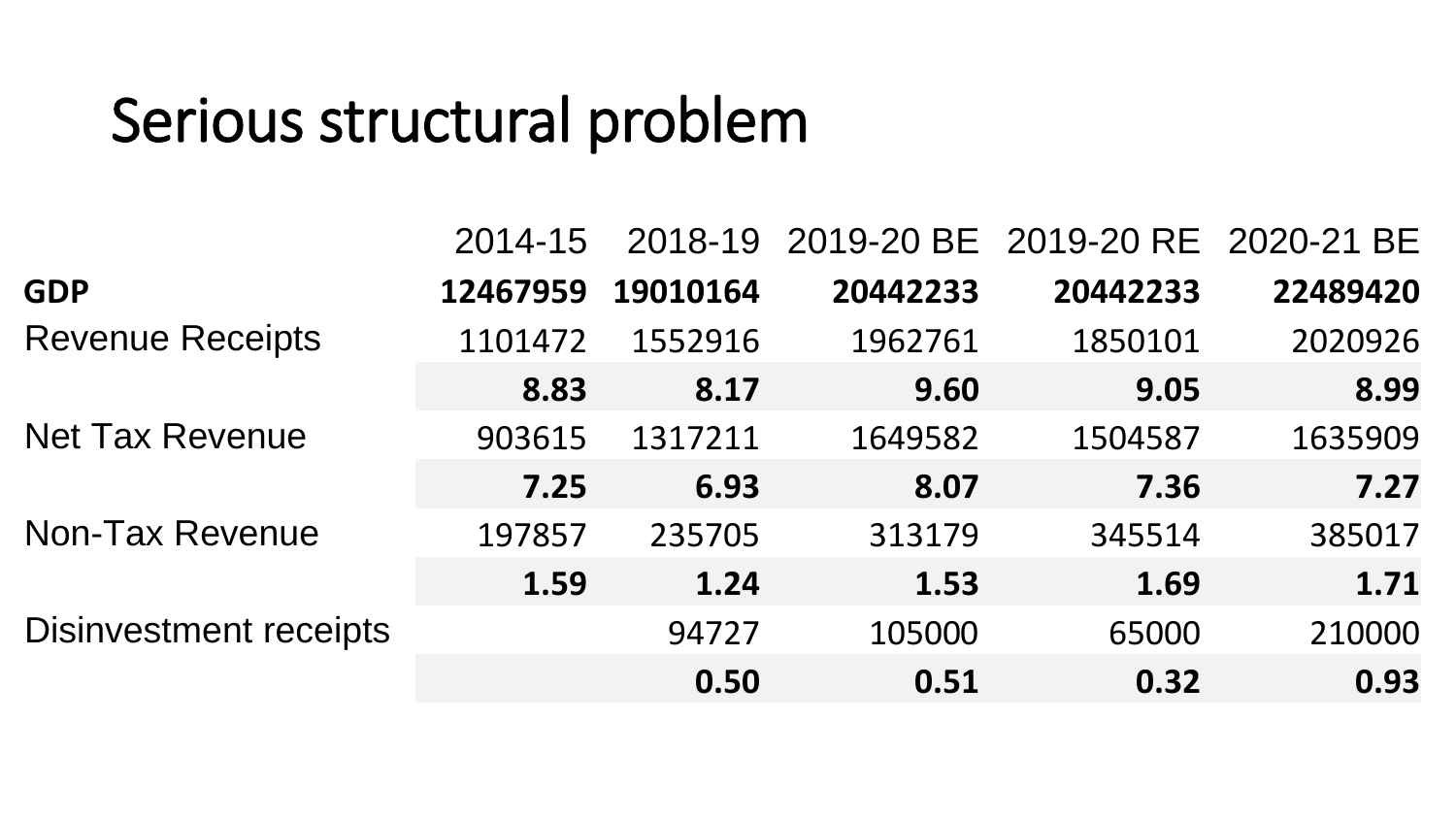- So that is leaving a big hole in the revenue side…
- The government then has to scramble to borrow or cut expenditure in the middle of a slowdown to make up for this shortfall, so the structural problem I think has not been sufficiently acknowledged.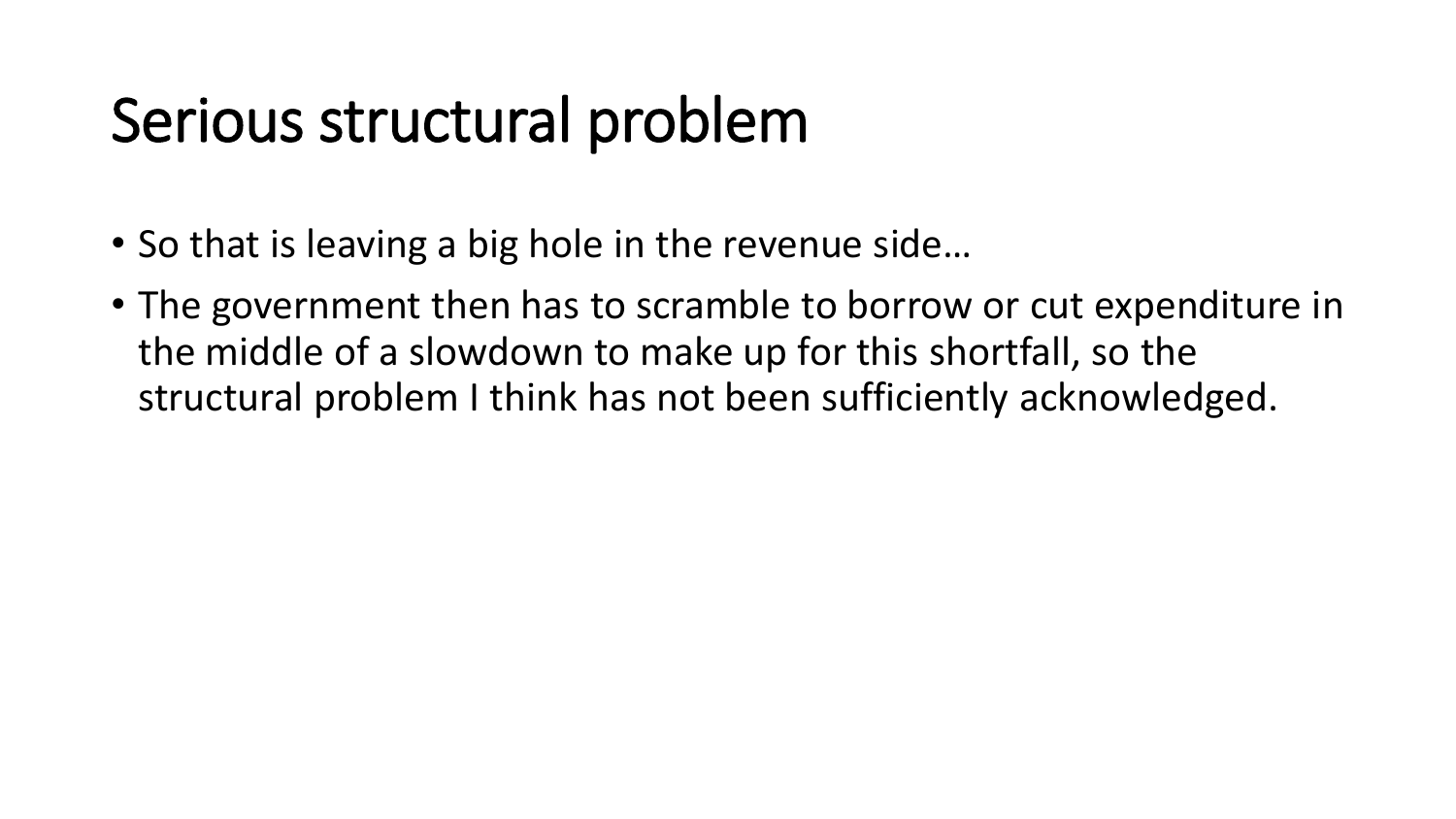- A consequence of that is very simple: you would imagine that the government would borrow to increase expenditure
- Well, this year, the government has not borrowed to increase expenditure.
- The entire borrowing of government has gone to make up for the tax shortfall and the disinvestment shortfall.
- There were still some shortfall leftover over and above that…
- Therefore, actually, the expenditure-GDP ratio this year, in the revised estimates of FY20, are lower than in July.
- So the government budget is actually contracted, not expanded.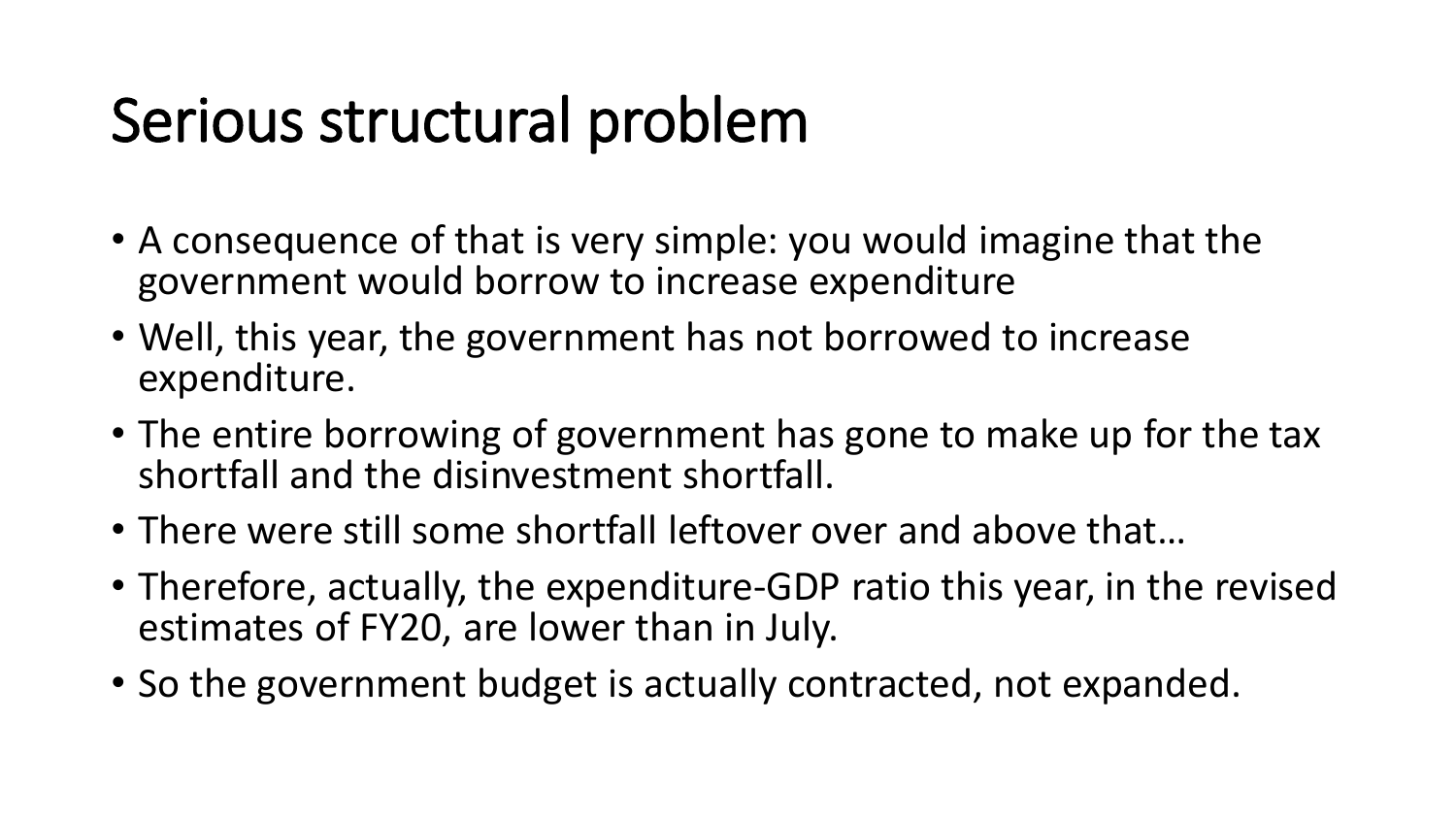|                            | 2014-15  | 2018-19  | 2019-20 BE | 2019-20 RE | 2020-21 BE |
|----------------------------|----------|----------|------------|------------|------------|
| <b>GDP</b>                 | 12467959 | 19010164 | 20442233   | 20442233   | 22489420   |
| <b>Total Expenditure</b>   | 1663673  | 2315113  | 2786349    | 2698552    | 3042230    |
|                            | 13.34    | 12.18    | 13.63      | 13.20      | 13.53      |
| <b>Revenue Expenditure</b> | 1466992  | 2007399  | 2447780    | 2349645    | 2630145    |
|                            | 11.77    | 10.56    | 11.97      | 11.49      | 11.70      |
| <b>Interest Payments</b>   | 402444   | 582648   | 660471     | 625105     | 708203     |
|                            | 3.23     | 3.06     | 3.23       | 3.06       | 3.15       |
| <b>Capital Expenditure</b> | 196681   | 307714   | 338569     | 348907     | 412085     |
|                            | 1.58     | 1.62     | 1.66       | 1.71       | 1.83       |
| <b>Revenue Deficit</b>     | 365519   | 454483   | 485019     | 499544     | 609219     |
|                            | (2.9)    | (2.4)    | (2.3)      | (2.4)      | (2.7)      |
| <b>Fiscal Deficit</b>      | 510725   | 649418   | 703760     | 766846     | 796337     |
|                            | (4.1)    | (3.4)    | (3.3)      | (3.8)      | (3.5)      |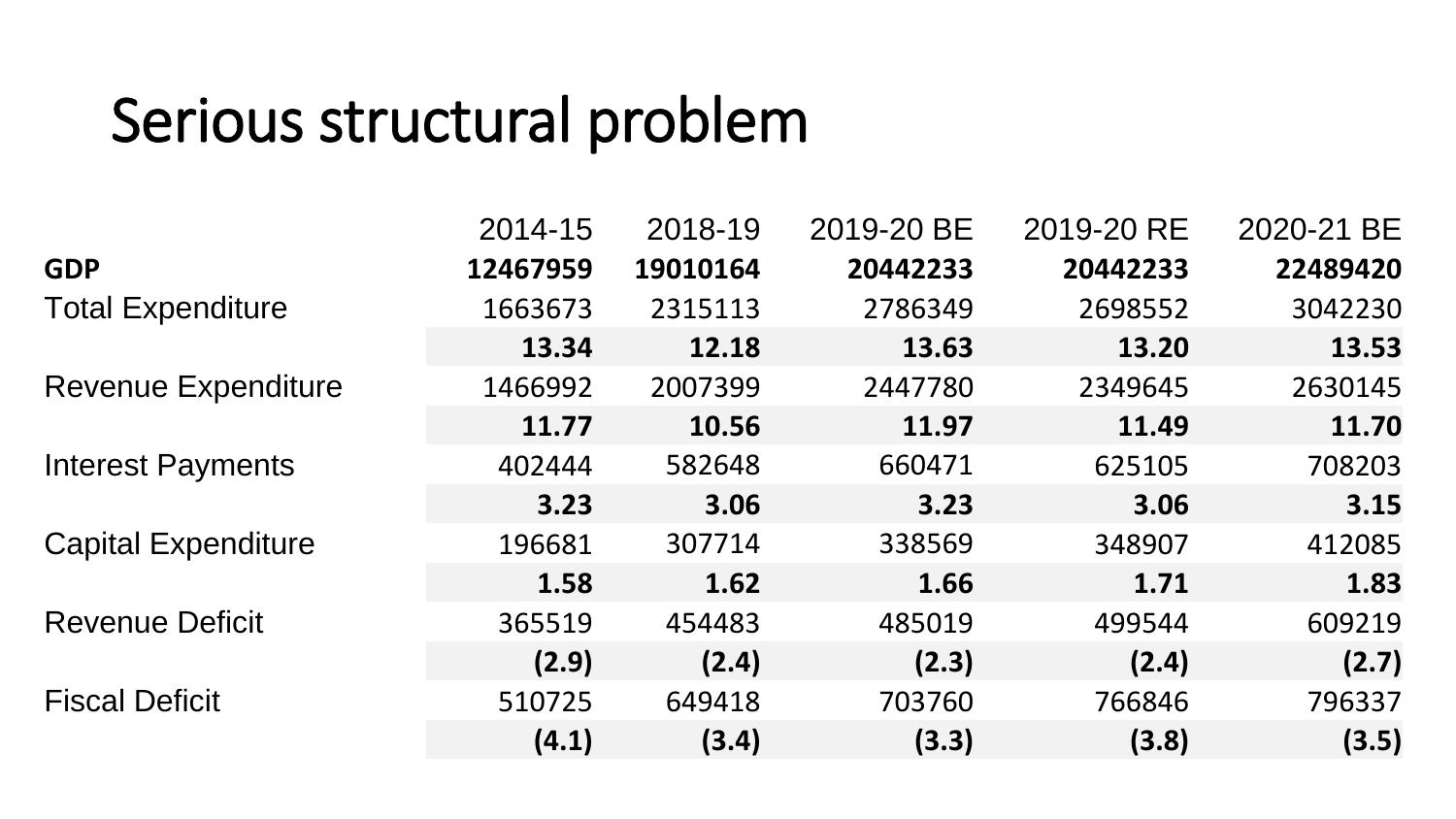### States also impacted

- The shortfall in net tax revenue to the Centre is 0.7 per cent of GDP and 0.75 per cent of GDP for the states.
- This reflects the disproportionate impact of a tax shortfall on states caused by the high share of cesses (which were not, for example, affected by the tax rate cuts).
- So the fiscal stress is now impacting the states, a fact that the Fifteenth Finance Commission's interim report seems to have conveniently ignored.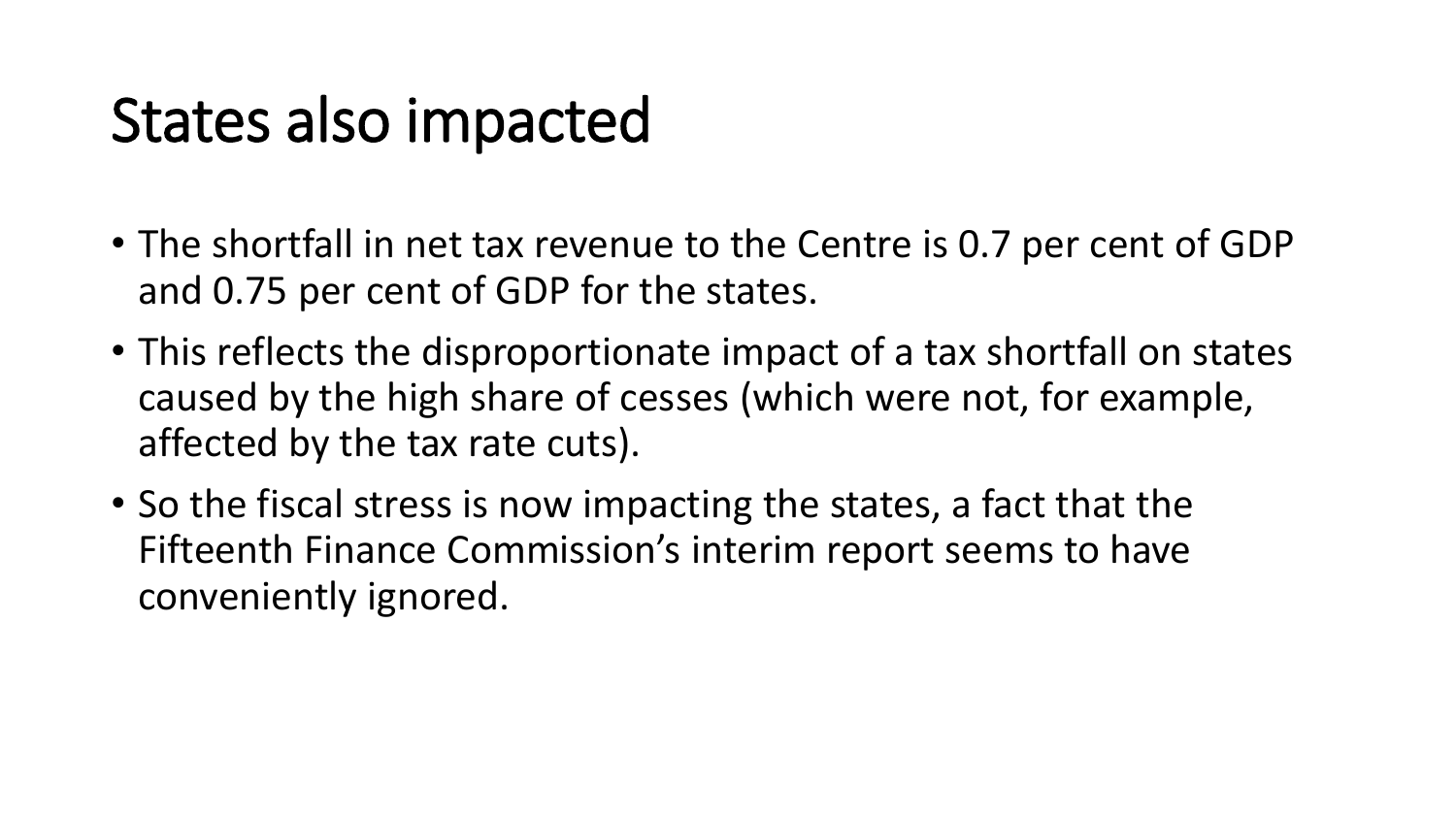# Quality of expenditure

- I was hoping to see expenditure switching policies to address the growth slowdown.
- Unfortunately, it continues to be the case that committed expenditure (Expenditure on Establishment, GST Cess, Interest payments, Statutory and Finance Commission Transfers) is constant at between 6.8 and 7 per cent of GDP from FY 19 through to FY 21 BE.
- Thus, over half of government expenditure is locked down.
- As to the other half, there is a reduction in the share of subsidies which has been used to increase the share of central sector schemes.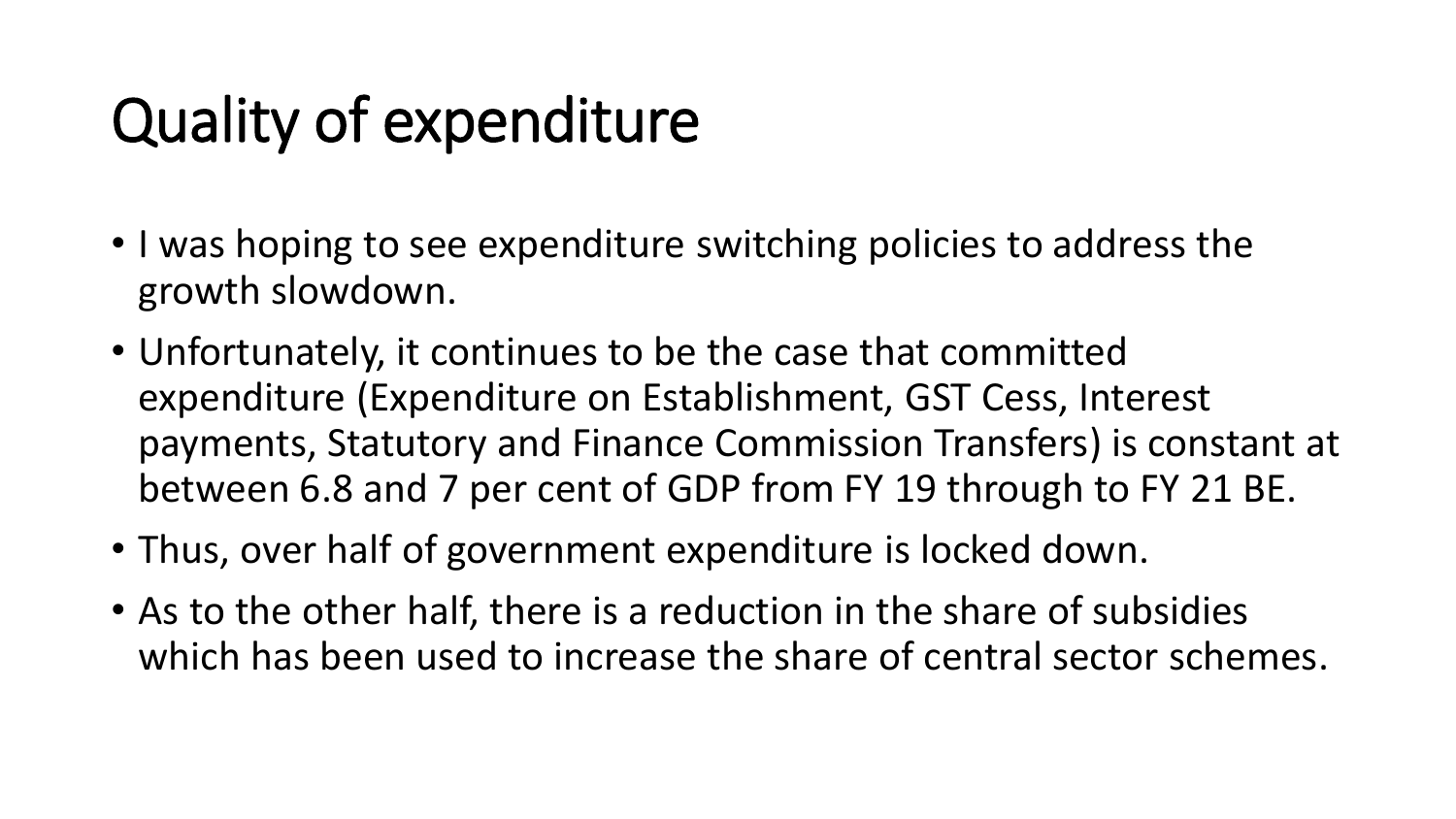# Quality of expenditure

#### 2018-19 2019-20 BE 2019-20 RE 2020-21 BE

#### **Committed** Expenditure 1292680 1437206 1414275 1578213 CE (% GDP) **6.80 7.03 6.92 7.02** CE (% TE) **55.84 51.58 52.41 51.88**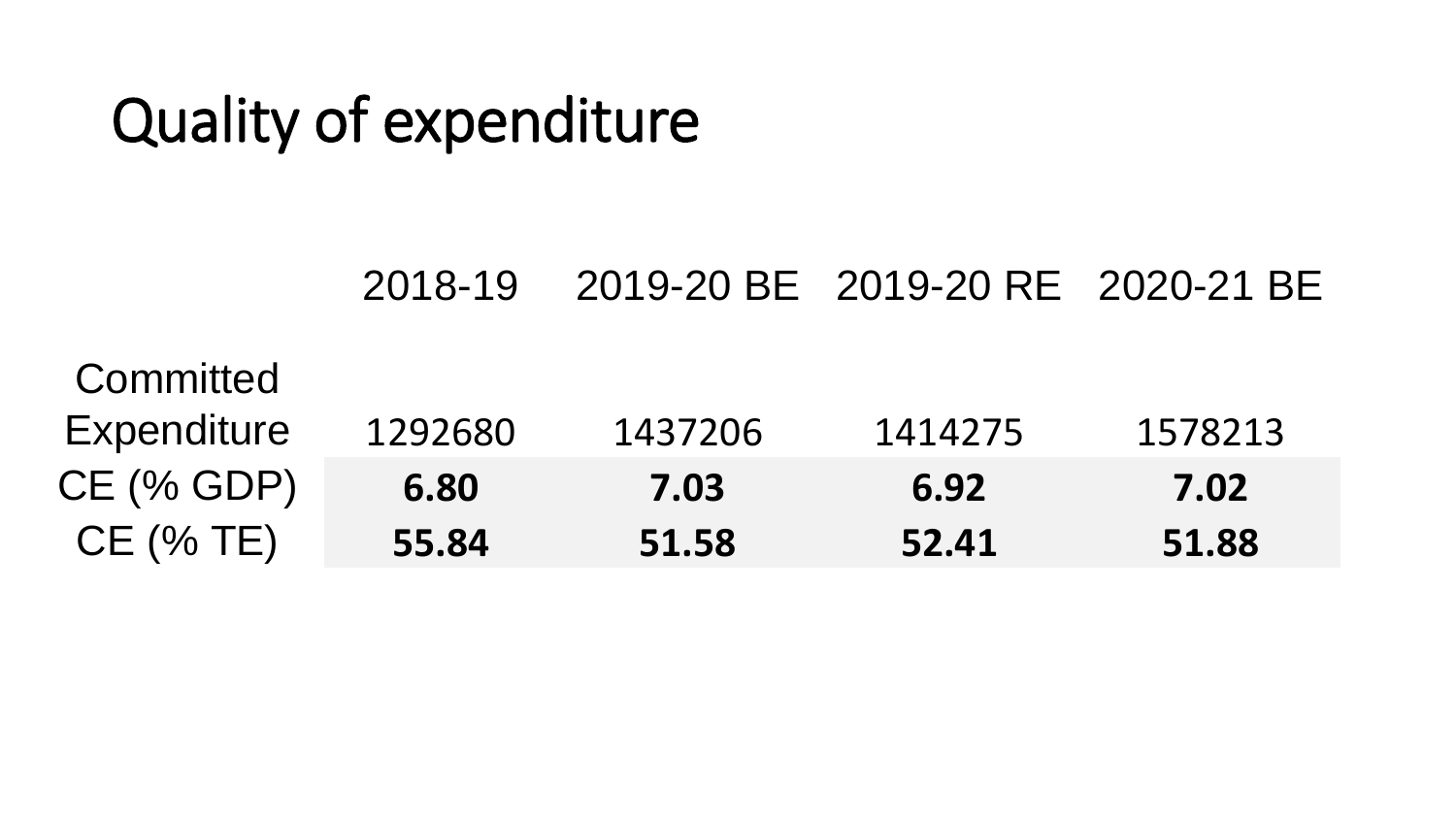# Quality of expenditure

- For uncommitted expenditure in FY 20 RE, spending on agriculture grows by 13 percent in FY 21 compared to FY 20.
- Other than that and the surprisingly small 12,500 crore allocation to the infrastructure pipeline, no development expenditure allocation has increased by more than the nominal GDP growth rate of 6.5 per cent.
- Many, like education, energy, and rural development have increased by much less.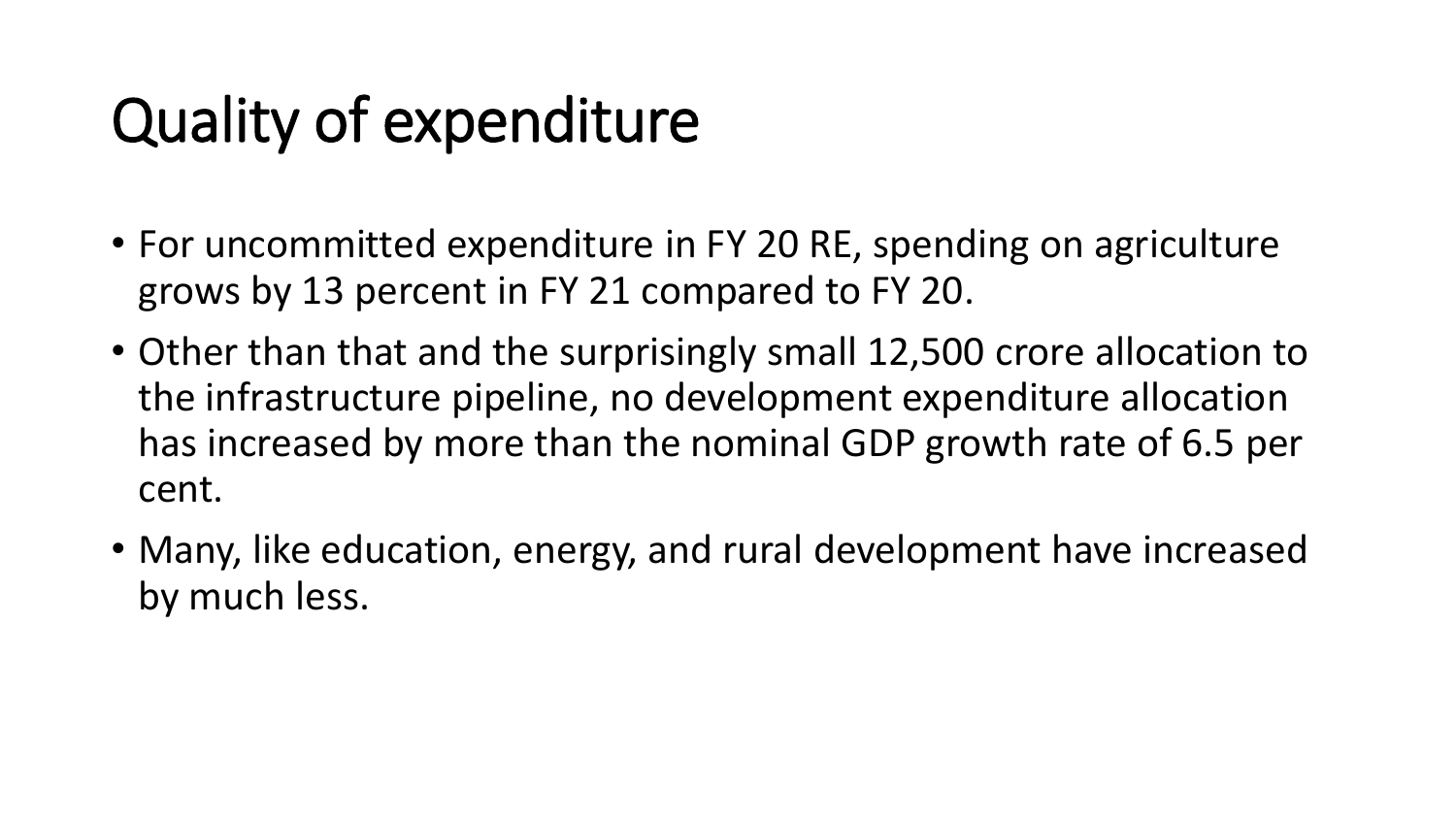# Are these targets for fiscal deficit achievable, credible?

- The 3.8% is achievable because all the government will do is borrow more and fill the tax hole
- There is also 0.8 per cent of GDP that is off-budget.
- This year what the finance minister has done very correctly is made it explicit and it is 0.8% and most of which is going to fund FCI so it's not particularly counter recessionary or counter slowdown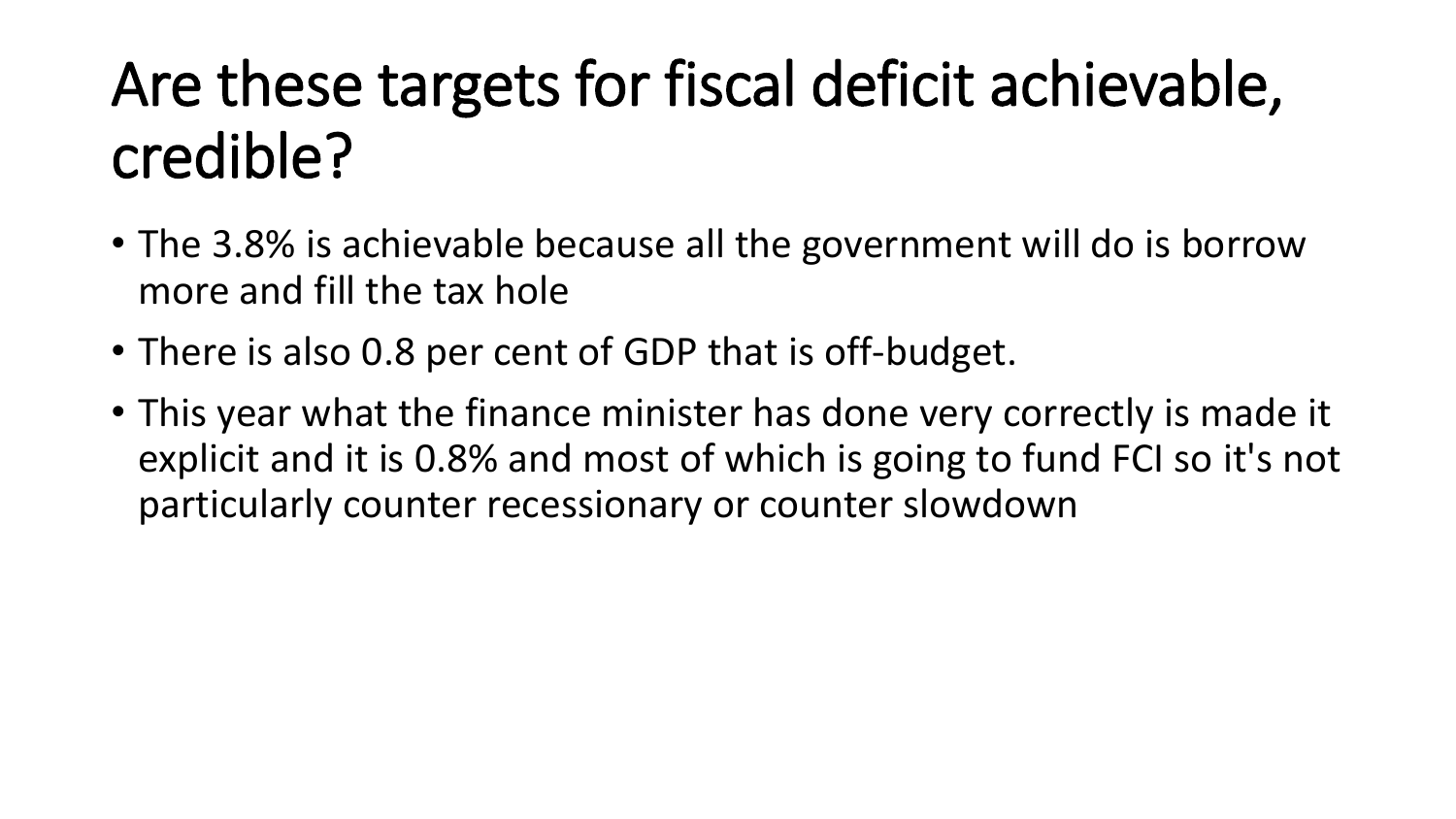# Off-budget borrowing

|                                                                                   | 2016-17<br><b>Actuals</b> | 2017-18<br><b>Actuals</b> | 2018-19<br><b>Actuals</b>                    | 2019-20<br><b>RE</b>       | 2020-21<br><b>BE</b>       |
|-----------------------------------------------------------------------------------|---------------------------|---------------------------|----------------------------------------------|----------------------------|----------------------------|
| <b>Part-A</b> – EBRs mobilised<br>through issue of Govt. fully<br>serviced bonds  | 9167.00                   |                           | 15095.00 65602.10                            | 44583.96                   | 49500.00                   |
| <b>Part-B</b> $-$ Financial support<br>extended through loans from<br><b>NSSF</b> | 70000.00                  | 73000.00                  | 97000.00                                     | 128115.0<br>$\overline{0}$ | 136600.0<br>$\overline{0}$ |
| <b>Grand Total</b>                                                                | 79167.00                  |                           | 88095.00 162602.1 172698.9<br>$\overline{0}$ | 6                          | 186100.0<br>$\overline{0}$ |
| % GDP                                                                             | 0.52                      | 0.52                      | 0.85                                         | 0.84                       | 0.82                       |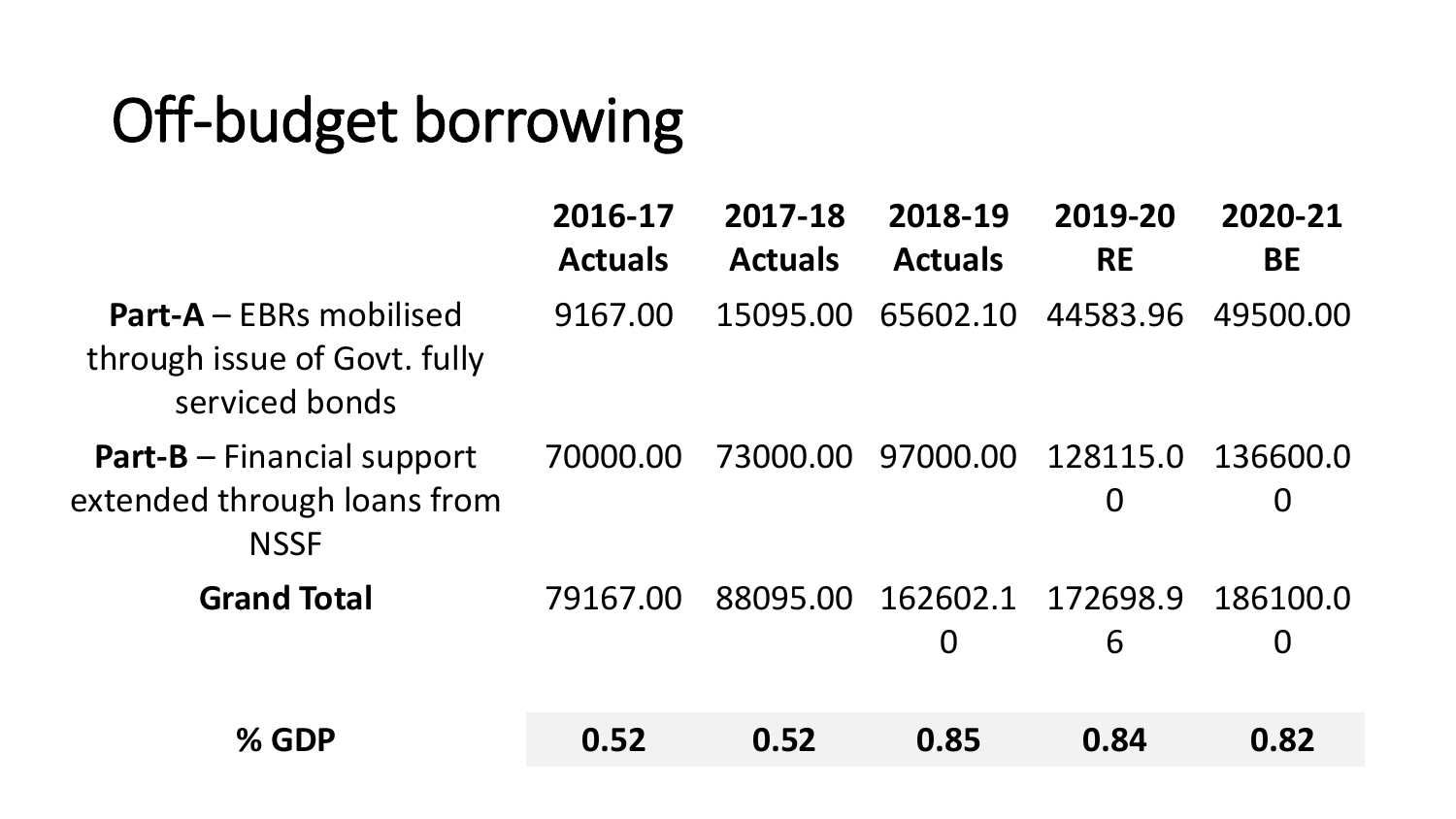# Are these targets for fiscal deficit achievable, credible?

- So these targets are imminently achievable.
- unless in April we find in the revised provisional accounts for 2020 that the tax shortfall is even lower than they're saying it is
- or the disinvestment shortfall is even lower than they're saying it is
- or the non-tax revenue collections which are above target are not actually above target because then things will be much worse this year and therefore the distance to climb next year will be that much harder